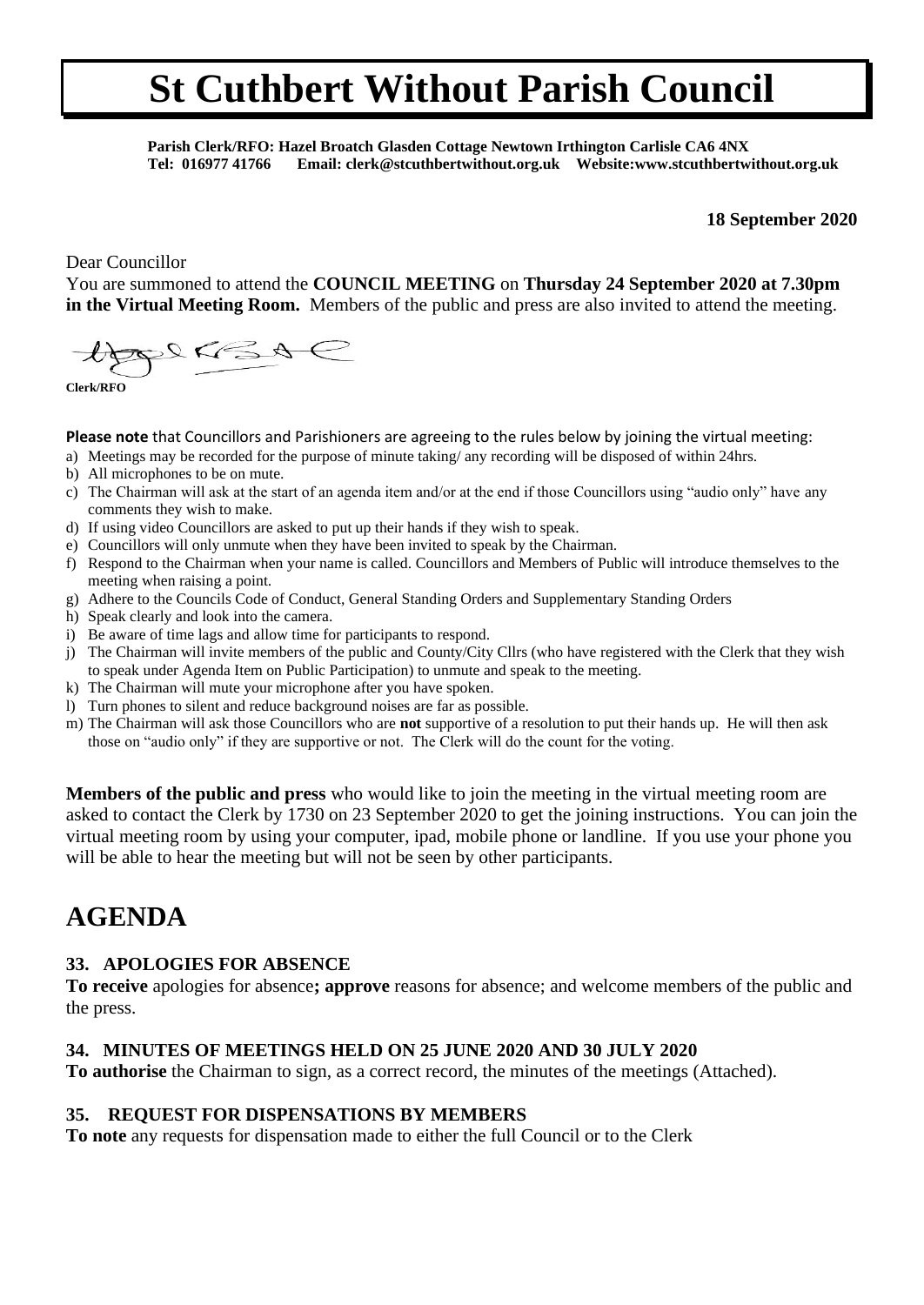# **36. DECLARATION OF INTERESTS**

**36.1** Members are invited to declare any personal and/or prejudicial interests relating to items on the agenda and to register these with the Clerk/RFO by email in advance of the meeting.

**36.2** Members are asked **to note** that the City Council has asked that the Clerk remind all Members of their legal responsibility to keep their Declarations of Interest Returns up-to-date.

#### **37. PUBLIC PARTICIPATION**

### **Members of the public to be invited to make any comments or representations**

**Please contact the Clerk/RFO** and submit any comments or representations you would like to raise at this meeting in writing or by email (with your name and address) by **1730 on 23 September 2020**. The contact details for Clerk/RFO are above. Please also let her know if you wish to speak at the meeting as this agenda item will be the only opportunity to so. The Clerk will advise you how to join the virtual meeting room and the rules/protocols that apply.

# **COUNTY COUNCILLOR AND DISTRICT COUNCILLOR'S REPORTS**

**To receive and note** information items relevant to the Parish. Please raise these in writing or by email with the Clerk by **1730 on 23 September 2020.**

### **38. PLANNING APPLICATIONS**

20/0625 13 Newbiggin Road,

Durdar CA2 4UQ

**38.1 To note** that application 20/0351 The Barn, Wreay CA4 0RP was granted permission.

**38.2 To note** no observations were submitted by the Clerk (in consultation with Members on the following applications:

| 20/0427     | Dhaki Tandoori<br><b>Restaurant Carleton</b><br>CA1 3DS   | Display of 1No Internally Illuminated Fascia Sign and 1No<br>Internally Illuminated Pole Mounted Sign to Replace<br><b>Existing Signage</b> |
|-------------|-----------------------------------------------------------|---------------------------------------------------------------------------------------------------------------------------------------------|
| 20/0555     | Staggs Cottage,<br>Brisco CA4 0QS                         | Erection of Glazed Porch to Front Elevation (Revised<br>Application)                                                                        |
| 20/0556 LBC | As Above                                                  | As Above                                                                                                                                    |
| 20/0573     | The Carleton Clinic,<br>Cumwhinton Drive,<br>Carlisle CA1 | Erection of Single Storey Modular Building                                                                                                  |

**38.3 To note** the Clerk submitted observations (in consultation with Members) on the following application:

| 20/0500                                                                                  | L/A Carleton Farm    | Erection of 50No                                        | Observations 1. Sewell Lonning |  |  |  |  |
|------------------------------------------------------------------------------------------|----------------------|---------------------------------------------------------|--------------------------------|--|--|--|--|
|                                                                                          | London Rd CA1 3TY    | Dwellings (including                                    | needs to be widened its full   |  |  |  |  |
|                                                                                          |                      | 20% Affordable) With                                    | length;                        |  |  |  |  |
|                                                                                          |                      | Associated<br>2. Garden Village -                       |                                |  |  |  |  |
|                                                                                          |                      | Infrastructure & Open                                   | understanding no new           |  |  |  |  |
|                                                                                          |                      | Space                                                   | development at scale unless    |  |  |  |  |
|                                                                                          |                      |                                                         | already permitted.             |  |  |  |  |
| <b>38.4 To resolve</b> whether to submit any observations on the following applications: |                      |                                                         |                                |  |  |  |  |
| 20/0591                                                                                  | 2 Dalesman Drive CA1 | <b>Creation of New Pedestrian and Vehicular Access</b>  |                                |  |  |  |  |
|                                                                                          | 3TH                  |                                                         |                                |  |  |  |  |
| 20/0569                                                                                  | 5 Hunters Crescent   | Erection of Single Storey Detached Outbuilding in Front |                                |  |  |  |  |
|                                                                                          | CA1 3TA              | Garden Area                                             |                                |  |  |  |  |

Conversion of Garage To Sunroom & Utility Together With Replacement of Flat Roof with Hipped Roof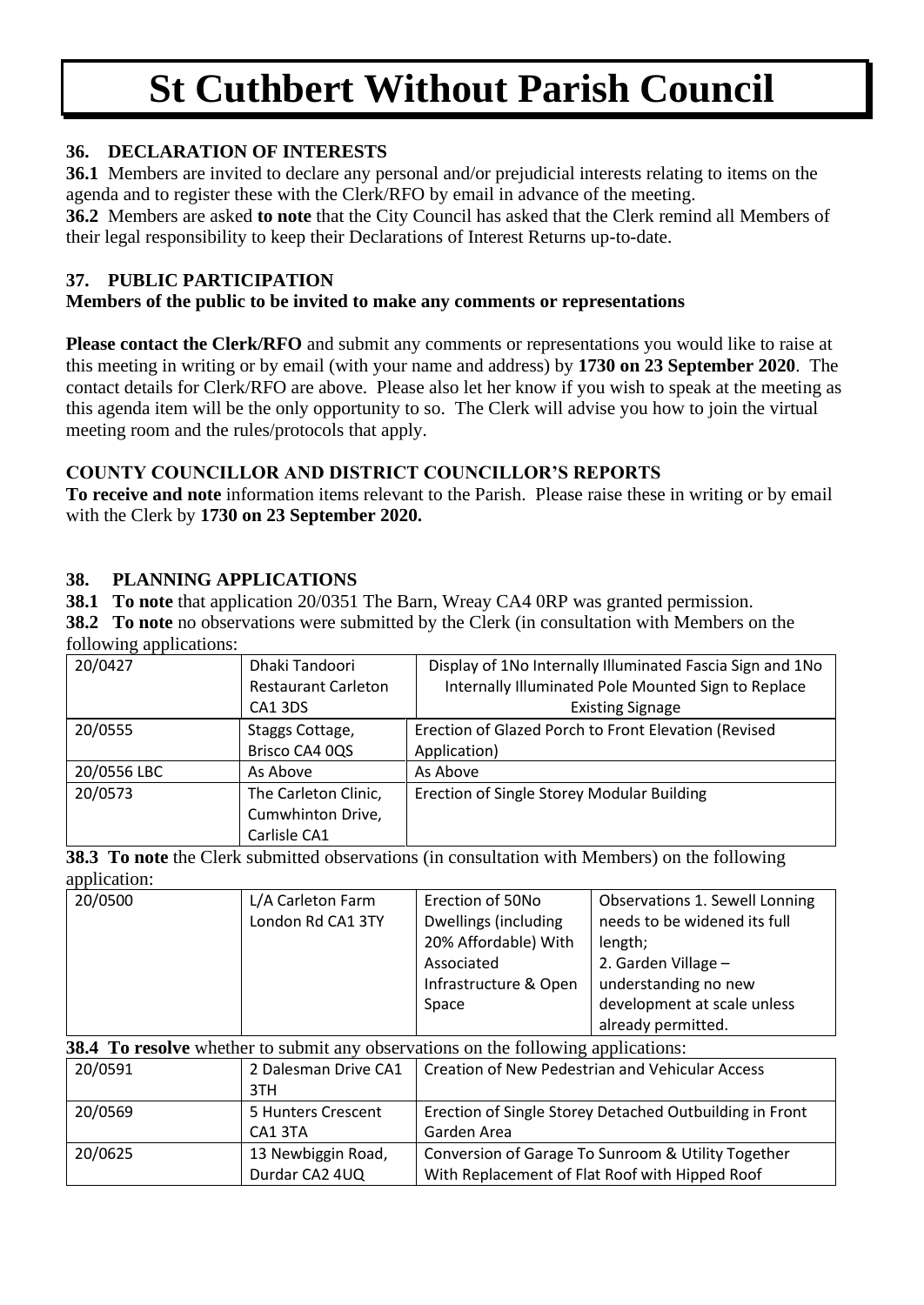# **39. PLANNING FOR THE FUTURE CONSULTATION**

**To note** the Government has published a White Paper proposing major changes to the planning process. The consultation is in two stages. Stage 1 proposes amendments to existing legislation and the deadline for feedback is 1 October 2020. Stage 2 proposes more fundamental changes and new legislation. The consultation on Stage 2 closes on 29 October 2020. **To resolve** whether to submit any comments on Stage 1 and whether to agree the recommendations in the attached report about how to reach a position where comments can be made or otherwise on Stage 2 proposals at the next meeting on 29 October 2020.

# **40 PROPOSALS FOR LOCAL GOVERNMENT REORGANISATION**

**To note** the attached report and **to resolve** whether to make any observations to CALC.

# **41. CARLISLE SOUTH LINK ROAD**

**41.1 To note** no updates from Cumbria County.

**41.2 To note** the issues regarding the acquisition of the land at Carleton Picnic Area were resolved and that that Cumbria County Council confirmed that the Carleton Picnic Area is not part of the compulsory land acquisition. The Parish Council's Land Agent was involved in and copied in on the exchange of emails and letters with Cumbria County Council.

# **42. ST CUTHBERT'S GARDEN VILLAGE**

**To note** that Carlisle City Council's Members Advisory Group are meeting on 21 September 2020 to consider the Masterplan The Clerk has also written to City Council asking what plans for are in place for consulting the Parish Council and the Public in the current challenging times. The Clerk will update at the meeting.

# **43. FINANCE**

**43.1 2020/21 National Salary Award – to note** that NALC has published the new pay scales. The Clerk's salary for September 20 is based on the new pay scale and includes arrears back dated to 1 April 2020. The Standing Order will be amended after the Parish Council Meeting in October. Until this is actioned any shortfall will be claimed through Clerk Expenses Claims.

**43.2 Fellrunner Village Bus Ltd – to resolve** whether to make a contribution of £17.50 (based on 50 passenger journeys over the last 12 months in the Parish at £0.35 per journey). Fellrunner has also asked if the Parish Council would consider an additional contribution this year because of the revenue losses and other challenges they are facing due to Coronavirus.

**43.3 To authorise** payment of the accounts listed below totalling £3191.39. The Clerk/RFO will meet with cheque signatories to get the cheques and schedule signed.

| VN | Inv. Date | when cheque signatories to get the eneques and schedare signed.<br><b>PAYEE</b> | CHO. NO. | <b>Purpose of Expenditure</b>    | <b>GROSS AMOUNT £</b> | <b>VAT INCLUDED</b> |
|----|-----------|---------------------------------------------------------------------------------|----------|----------------------------------|-----------------------|---------------------|
|    |           |                                                                                 |          |                                  |                       | £                   |
| 26 | 1/8/20    | <b>EON</b>                                                                      | D/D      | <b>Electrical Supply</b>         | 65.88                 | 3.14                |
| 27 | 5/8/20    | lan Rumney SG&L                                                                 | S/O      | <b>Grass Cutting</b>             | 650.83                |                     |
| 28 | 28/8/20   | <b>HR Broatch</b>                                                               | S/O      | <b>Salary August 20</b>          | 580.60                |                     |
| 29 | 1/9/20    | lan Rumney SG&L                                                                 | S/O      | <b>Bus Shelter Maintenance</b>   | 100.00                |                     |
| 30 | 1/9/20    | lan Rumney SG&L                                                                 | S/O      | <b>Grass Cutting</b>             | 630.86                |                     |
| 31 | 2/9/20    | <b>EON</b>                                                                      | D/D      | <b>Electrical Supply</b>         | 65.88                 | 3.14                |
| 32 | 17/9/20   | <b>HR Broatch</b>                                                               | 201063   | <b>Clerks Expenses including</b> | 186.20                |                     |
|    |           |                                                                                 |          | backdated pay rise               |                       |                     |
| 33 | 30/9/20   | <b>HR Broatch</b>                                                               | S/O      | Salary Sept 20                   | 580.60                |                     |
| 34 | 30/9/20   | <b>HMRC</b>                                                                     | 201064   | <b>PAYE</b>                      | 330.54                |                     |
|    |           |                                                                                 |          | <b>August £146.17</b>            |                       |                     |
|    |           |                                                                                 |          | September £184.37                |                       |                     |

**43.4 Monthly Bank Reconciliations** (July and August 2020) – **to receive and note** the reconciliations and balances (attached) (audited by Cllr A Smith).